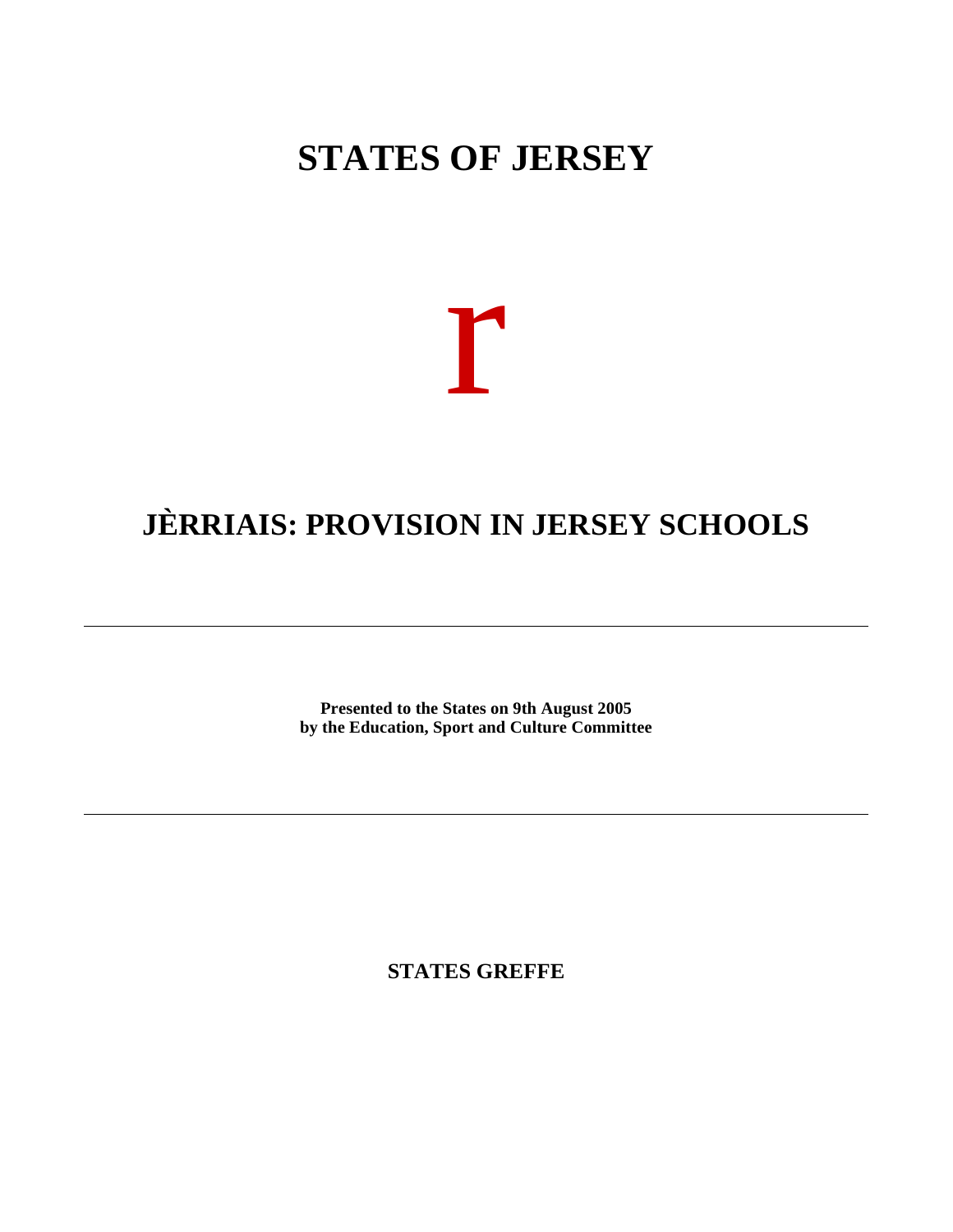#### **REPORT**

#### **1. Introduction**

The following report advises the States on the progress of the Jèrriais programme.

| 1999/2000 |             | 170 students                                       | 20 classes pw              |
|-----------|-------------|----------------------------------------------------|----------------------------|
| 2001/2    |             | $\overline{191(47)}$ of them left during the year) | $\overline{33}$ classes pw |
| 2002/3    |             | 142 continuing*, 99 new started                    | $\overline{34}$ classes pw |
| 2003/4    |             | 236 students* at start of year, 155 at             | $\overline{30}$ classes pw |
|           |             | end                                                |                            |
| 2004/5    | autumn term | 163 students                                       | 30 classes pw              |
|           | spring term | 180 students                                       | $\overline{35}$ classes pw |
|           | summer term | 178 students                                       | $\overline{35}$ classes pw |

#### **2. Student numbers (primary/secondary)**

 \* N.B. Start-of-year figures in 2002 and 2003 were estimates based on the previous year's intake – in practice many of those who might have continued did not do so.

 At the start of the spring term 2005, a teachers' meeting was held at which we tried to assess the level of achievement for individual pupils; however the format was deemed to be too subjective. More time is needed to design an accurate means of assessment which provides meaningful statistics.

#### **3. Teaching team**

 There are 2.8 full-time workers (Tony Scott Warren, Geraint Jennings (0.8) and Colin Ireson), and 7 native-speaker teachers (Enid de Gruchy, Irene Syvret, Don Dolbel, Ralph Nichols, Ted Syvret, François Le Maistre and Ursula Taylor) with two assistants (Joy Fox and Audrey Falle).

#### **4. GCSE progress**

 The framework for GCSE has been drawn up with 4 modules; further work on this had been postponed pending the decision by the U.K. government on the future of GCSE.

 Tony Scott Warren has made preliminary contact with ACCAC (Wales) for validation, and they have suggested making further enquiries with QCA. A step forward in GCSE resources has been made with publication of the Dictionnaithe Jèrriais-Angliais which was a prerequisite for the programme.

#### **5. Conference participation in 2004**

 Geraint Jennings delivered a paper at a Langues Collaterales conference in Brittany. Colin Ireson and Geraint Jennings attended the CAER (Education Society of the European Regions) conference in Caernarfon, and as a result L'Office is participating in a multi-region multi-lingual history project. Geraint Jennings and Tony Scott Warren participated in Herririk Herri (Building Bridges) conference organised by the Basque Regional Government near Bilbao.

#### **6. Student activities**

 During 2004, Jèrriais students took part in the Fête de Noué, La Fête Nouormande in Bayeux 2004 was attended by 11 children and around 20 took part in Jersey's Fête Nouormande in May 2005. We saw over 60 at the Jersey Eisteddfod in November and a smaller number at the Jersey Revels 1204-2004. Some children took part in the Sérvice Annuel of L'Assembliée d'Jèrriais, while others sang in town at Christmas.

One student took Jèrriais as her personal development subject for Duke of Edinburgh's Award Scheme.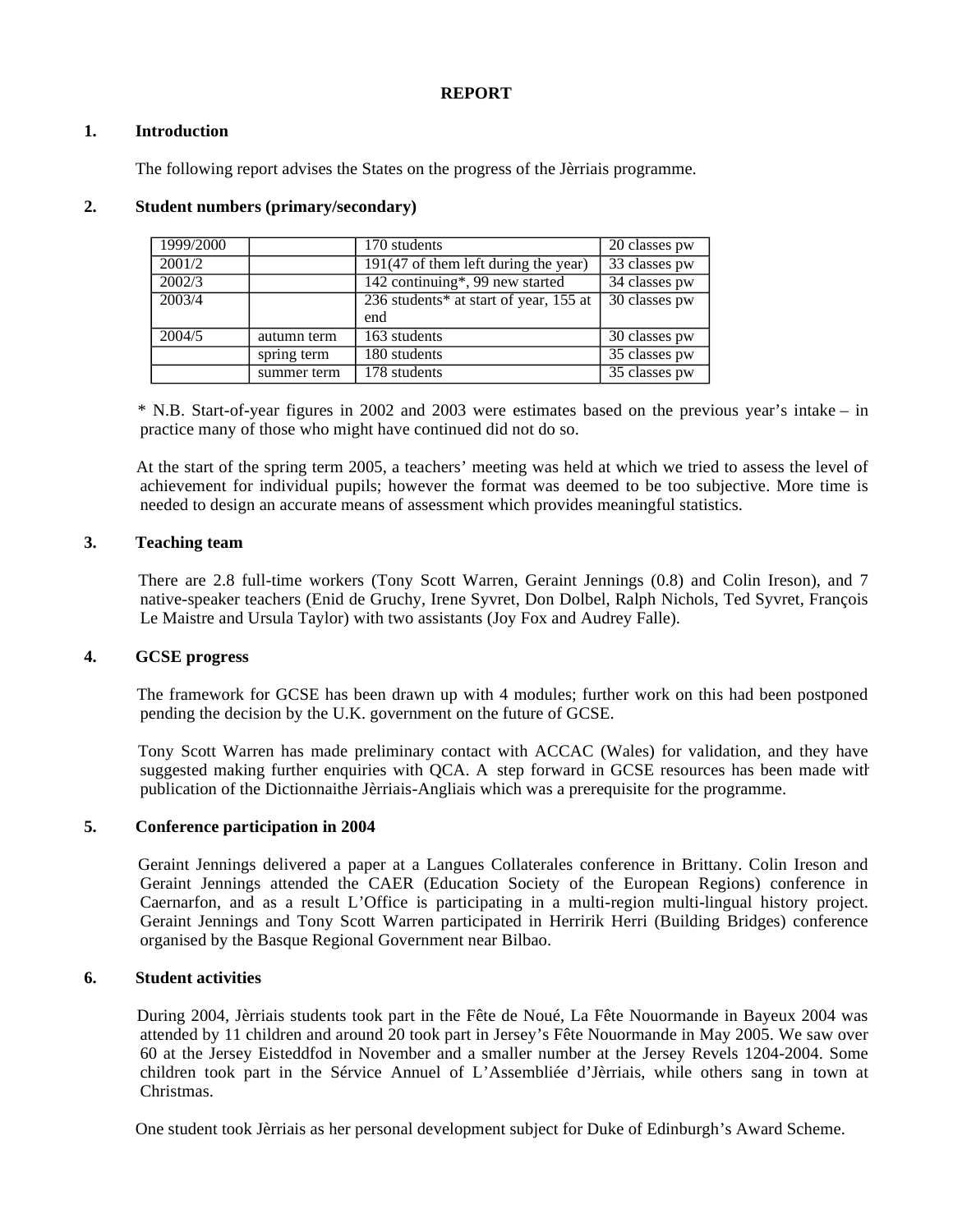#### **7. Adult classes**

 An intensive weekend course was held in summer 2003, which provided a lead-in to a new beginners' course. In autumn 2004, L'Office du Jèrriais took over routine administration of Jèrriais evening classes from Adult Education (who continue to assist with room bookings etc.). Since then, beginners, intermediate and advanced classes have been provided.

 L'Office took part in the Speak in a Week programme for adult beginners in co-operation with the Arts Centre in September 2004, and will be providing all the content for one of the Jersey Heritage Trust's Flash Days at the Jersey Archive in July.

#### **8. Publicity**

 Several interviews have been given on French TV, BBC (both locally and nationally), Channel TV, and most recently for an Irish Food and Culture programme. We have also been the subject of articles in "The Linguist" magazine and a number of French and Belgian regional magazines.

 L'Office helped with the naming of a new estate for developers, and had participated in the 60th Anniversary of the Liberation Challenge at JCG, as well as Liberation recordings for Hautlieu.

We continue to edit and produce the quarterly magazine "Les Nouvelles Chroniques du Don Balleine", which is distributed to all schools and has subscribers in Jersey, Guernsey, France, Belgium, Switzerland and the U.K.

#### **9. British-Irish Council**

 Tony Scott Warren has replaced Tom McKeon as representative for Jersey at the British-Irish Council, and participated in a meeting of the Council in April; the next meeting is expected to take place in late June in Dublin. These meetings are of great value as they provide a forum for new ideas and useful contacts with other languages – the contact with ACCAC Wales resulted from the last meeting. A translation of part of a speech for the Ministerial-level conference and coaching in Jèrriais pronunciation was provided for Senator Frank Walker.

#### **10. Regional co-operation**

 The Office has assisted many other minority-language areas – among them, Norfolk Island (Australian administered territory), Guernsey and the Isle of Man. Enquiries about Jèrriais from around the world have been answered.

 The Office has participated in a pan-European history project, organised by CAER (Education Society for the European Regions). This project requires each participating area to provide in English a brief history of their region during the sixteenth century, which each then translates into their own regional language, ranging from Jèrriais to Latvian.

#### **11. Future plans**

 GCSE progress has been delayed because of uncertainty about the future of GCSEs in the U.K.; since the decision appeared to have been made that they are to continue in their present format, further detailed work will now be undertaken. We have yet to draw up a time-frame for introducing the examination syllabus, and will attempt to give an estimate of the man-hour requirements for programme design and development.

#### **12. Resources**

New resources need to be produced – among the first will be La P'tite Sente Book 2 (which is now in draft